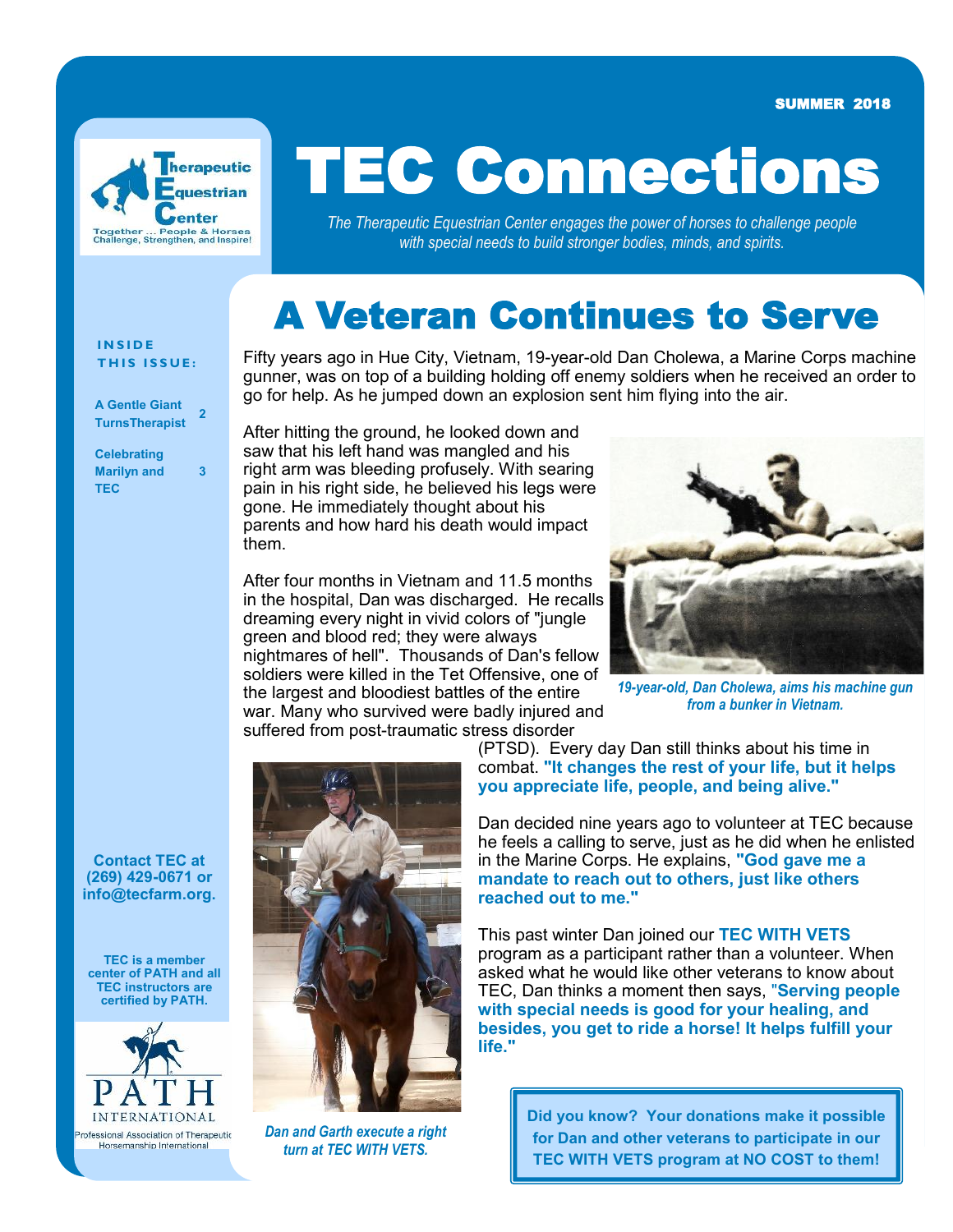#### PAGE<sub>2</sub>

## A Gentle Giant Turns Therapist

The first time TEC horse, Nellie, rested her forehead against military veteran Melanie's forehead, Melanie broke down in tears. After having suffered injuries and trauma during her military service, Melanie had been going to counseling at the Veterans' Administration; **the help she sought, however, ended up coming from TEC WITH VETS and "horse therapy".**

TEC instructor, Helen Patterson, met Nellie in February of this year and spent some time in her pasture getting to know her. What she discovered was that she was dealing with an extremely sensitive soul in a large, part-drafthorse body. Nellie "acts like a big puppy dog", and Helen feels comfortable putting her most challenged riders on her. She calls her "the lie detector" because "she will call you



*Nellie asks Helen for a scratch between the ears*



out every time on any feelings you may be trying to hide. **She will recognize what you are feeling before you recognize it yourself."**

TEC was able to purchase Nellie thanks to generous donations earmarked for that specific purpose. One thing that makes this 1,400 pound, 18-year-old mare so valuable to the program is her size. Since care is taken to be sure the horses only carry 20% of their body weight, some riders would have no one to ride if it weren't for Nellie. Her most valuable assets, however, are her sweetness, willingness. and giving nature.

*Jordan enjoys his "handiwork" on his living canvas.*

#### Our HEARTFELT THANKS to our 2018 first-quarter donors; you make all of this possible!

Margie Hojara-Hadsell Clover Lee Wolford Diane Conover Rick & Rosanne Burden The Livery, Inc. K.E. & M. Mrozek Janice Gricus Midwest Elite Racing, LLC ANR Pieline Company William & Jane Damaske Dorothy Lazuka Linda F. Aubel-Edick Nancy Bubula Richard Bubula Robert Marks

Toby Roberts Patricia Naszkiewicz Theresa Stepenski Kay Huff Patricia Jones Maria Demarco Joann Lazuka Rachel & James Whitcomb Huizenga Foundation Deirdre Hastings Maureen Gavoni Ursula & Stanley Johnson Michael Buddemeier Trident Realty, Inc. Daphine Cody

Allan Westmaas Sarah Groff Ruth White L. J. Sehy Jane Wynn Paw Paw Lions Club Emily Egan Shirley Sheffer Living Trust Marian Migala Lori Hellenga Pat Forbes Autumn Zick Ken and Clare Cholewa

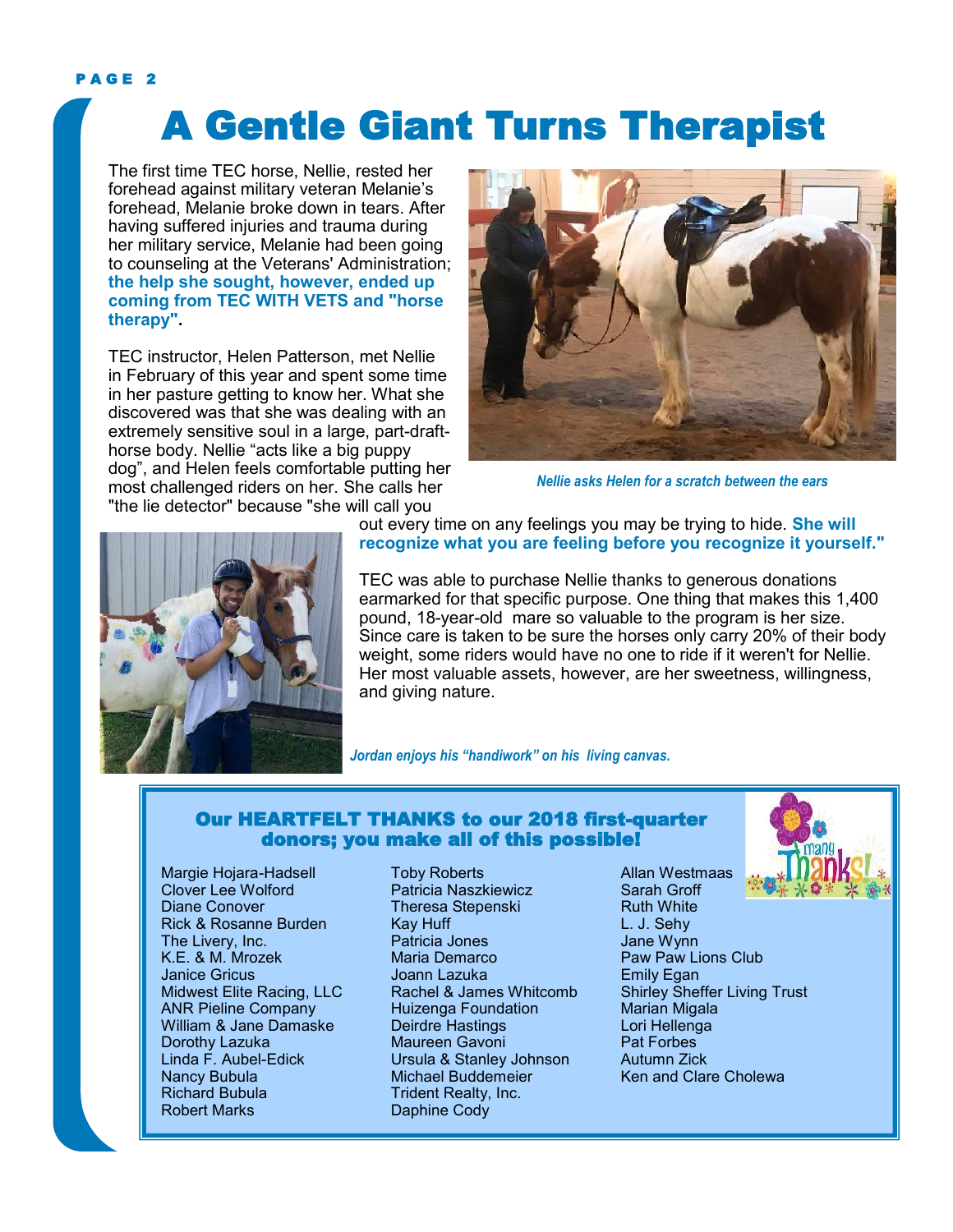### Celebrating Marilyn and TEC

For Marilyn Bubula Harvey, the most rewarding part of being involved with TEC is seeing the joy and happiness on the riders' faces when they come to ride their horses. She has seen children who normally have a hard time walking, run toward the barn as soon as they get out of the car. **"I wish others realized how important TEC is to the community and that without volunteers, TEC would not exist. Many riders in every lesson need 2 to 3 volunteers. They are the backbone of what we do."**

When Marilyn completed the rigorous PATH International instructor program and earned her certification in last fall, her husband Richard threw a party to celebrate. **Marilyn suggested that, in lieu of gifts, people make donations to TEC. A good time was had by all and, to her astonishment, over \$4,500 was raised in one afternoon, which is nearly the cost of caring for one TEC horse for a year!**



*Marilyn's guests climb aboard for a carriage ride, with proceeds going to TEC.*

In Marilyn's own words, "Thank you to all who helped make this dream of mine a reality. Thank you to all who so generously donated to TEC; we see your money work every day in the lives of our riders and horses. **If you have a special occasion coming up, a birthday or other celebration, consider hosting a fundraiser for TEC.** It is easier than you think; you and your family and/or friends have fun and TEC reaps the benefits. **Your donation goes so far to help those with special needs grow stronger in mind and body."**



**Do you want to volunteer, support a horse, be a rider, or participate in other ways at TEC? Visit www.tecfarm.org to learn how you can support TEC or call (269) 429-0671. E-mails are also welcomed at info@tecfarm.org.**

#### **Yes!** I want to support more "I DID IT!' moments at TEC with this tax-deductible donation.

| Name:                   |                                 |                                              | Phone:                             |
|-------------------------|---------------------------------|----------------------------------------------|------------------------------------|
| <b>Street Address:</b>  |                                 |                                              | City:                              |
| State:                  | Zip:                            | E-mail:                                      |                                    |
| □ Check or Money Order  |                                 | (Payable to: Therapeutic Equestrian Center)  | <b>TEC Connections SUMMER 2018</b> |
| □ Visa                  | MasterCard<br>$\Box$            | <b>Account Number:</b><br>Discover<br>$\Box$ |                                    |
| <b>Expiration Date:</b> |                                 | <b>Security Code:</b>                        | (3-digit code on back of card)     |
|                         | Name of Cardholder:             |                                              |                                    |
|                         | <b>Signature of Cardholder:</b> |                                              |                                    |
|                         | ---                             | ---<br>.                                     | ---<br><b>*** *****</b>            |

Mail your donation to: Therapeutic Equestrian Center, PO Box 1250, Niles, MI 49120

Save a stamp! Make your donation online using your debit/credit card or PayPal at www.tecfarm.org/donate.